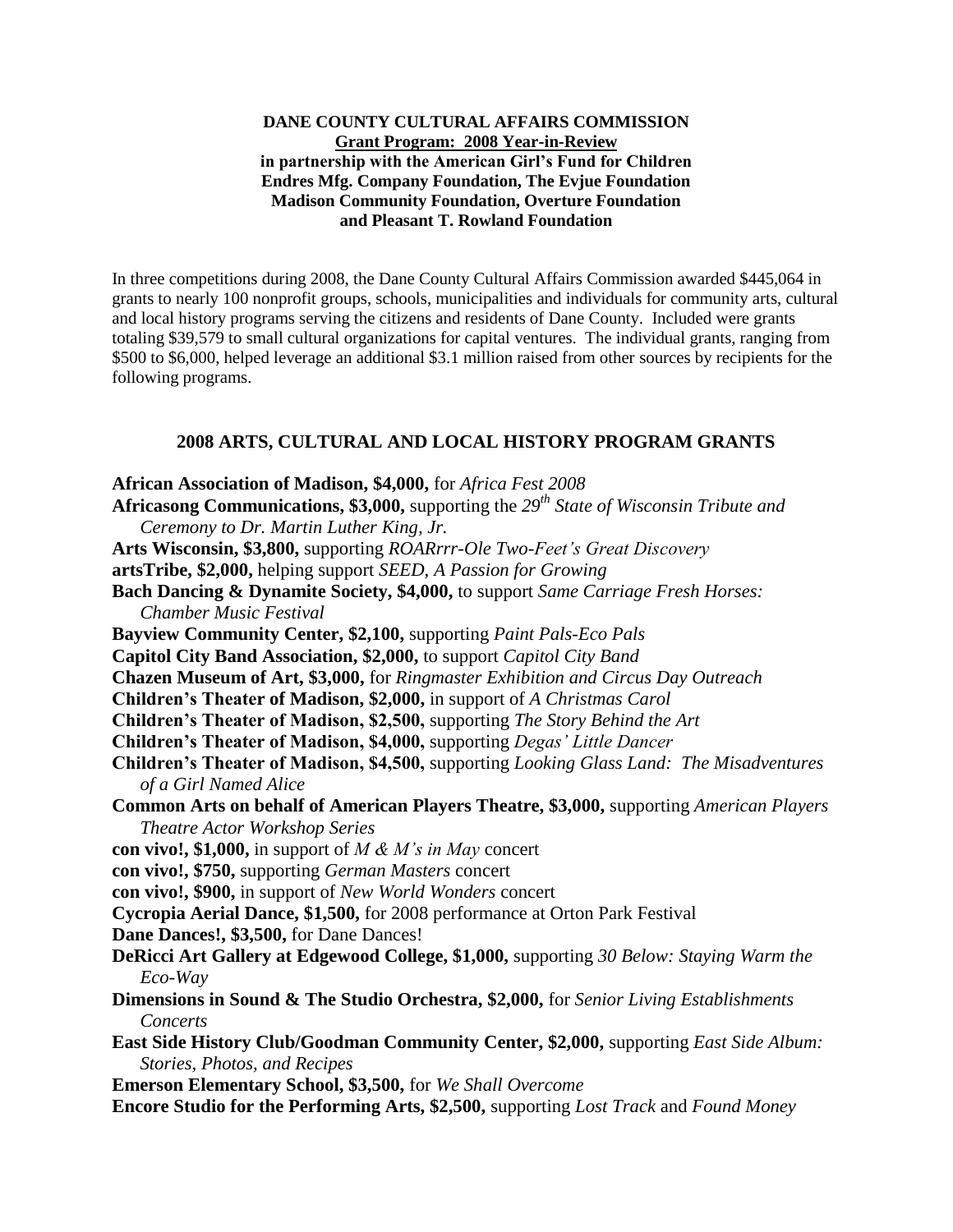- **Festival Choir of Madison, \$2,000,** for *Visions of Eternity*
- **Four Seasons Theatre, \$5,000,** supporting production of *Candide*
- **Four Seasons Theatre, \$5,000,** supporting *Thoroughly Modern Millie*
- **Freedom, Inc., \$3,000,** for *Hurricane Season: The Hidden Messages of Water*
- **Friends of the Overture Center, \$3,000,** in support of *Overture After Work*
- **Gay Straight Alliance for Safe Schools, \$6,000,** in support of *Nazi Persecution of Homosexuals 1930-1945* exhibit
- **Goodman Community Center, \$5,000,** supporting *The Effigy Tree Project*
- **Independent Living, \$1,250,** for *Celebrate Independence Concerts*
- **Inkslingers, \$1,000,** for *Inkslingers Short Plays*
- **Isadora Gabrielle Leidenfrost, \$1,000,** for *Creating Buddhas: The Making and Meaning of Fabric Thangkas*
- **James Watrous Gallery, \$2,000,** to support *Building a Visual Arts Legacy: The Wisconsin Visual Arts Lifetime Achievement Awards*
- **James Watrous Gallery, \$2,400,** for *Verisimo/Verita and Lake Superior Blues*
- **James Watrous Gallery, \$3,000,** to support *The Underwater Noise of Rain*
- **James Watrous Gallery, \$4,000,** to support *High Honors: Exhibition of Artwork, 2008 Wisconsin Arts Board Fellows*
- **Jazz at Five, \$4,500,** for summer outdoor concert series
- **Jazzworks Dance Company, \$3,500,** in support of *A World Without Walls*
- **Jin-Wen Yu Dance, \$3,500,** for *Refiguring A/musing*
- **Kanopy Dance, \$3,000,** in support of *Dark Nights: A Dance Opera in Two Acts*
- **Kanopy Dance, \$3,000,** for *Autumn Heart Concert*
- **Kanopy Dance, \$4,500,** for *Dark Nights: Miserere-for the Refugees of the World*
- **Kenland Players Theatre, \$3,500,** for *Awaken!*
- **Kennedy Heights Community Center, \$2,000,** helping support *A Bridge Across the Borderline* **Li Chiao-Ping Dance, \$3,500,** supporting *A Little Off Kilter*
- **Lincoln and Mendota Elementary Schools, \$2,000,** to help support artist residency with Kadir Nelson
- **Lowell Elementary School, \$2,000,** supporting *In Our Neighborhood: Lowell School in Picture and Song*
- **Madison Area Concert Handbells, \$1,000,** in support of *Enriching Music Appreciation Through Hand Chimes/Hand Bells*
- **Madison Area Concert Handbells, \$1,000,** for handbell concerts for the elderly/infirm
- **Madison Ballet, \$2,000,** for *An Evening of Romance*
- **Madison Ballet, \$2,000,** in support of *Pure Ballet*
- **Madison Ballet, \$3,500,** supporting *Movement in Your World*
- **Madison Ballet, \$4,000,** in support of *Behind the Curtains*
- **Madison Blues Society, \$900,** to help support *6 th Annual Blues Picnic*
- **Madison Children's Museum, \$3,000,** for *Experimental Gallery Artist Residencies*
- **Madison Children's Museum, \$3,000,** supporting *2008 Summer Guest Artist Series*
- **Madison Children's Museum, \$4,500,** for *Hmong at Heart Field Kit Expansion*
- **Madison Flute Club, \$500,** supporting *2009 Wisconsin Flute Festival*
- **Madison Folk Music Society, \$2,250,** supporting *Folk on State*
- **Madison Music Collective, \$4,000,** in support of *The Wealth in Our Midst*
- **Madison Opera, \$3,500,** supporting production of *Cosi Fan Tutte*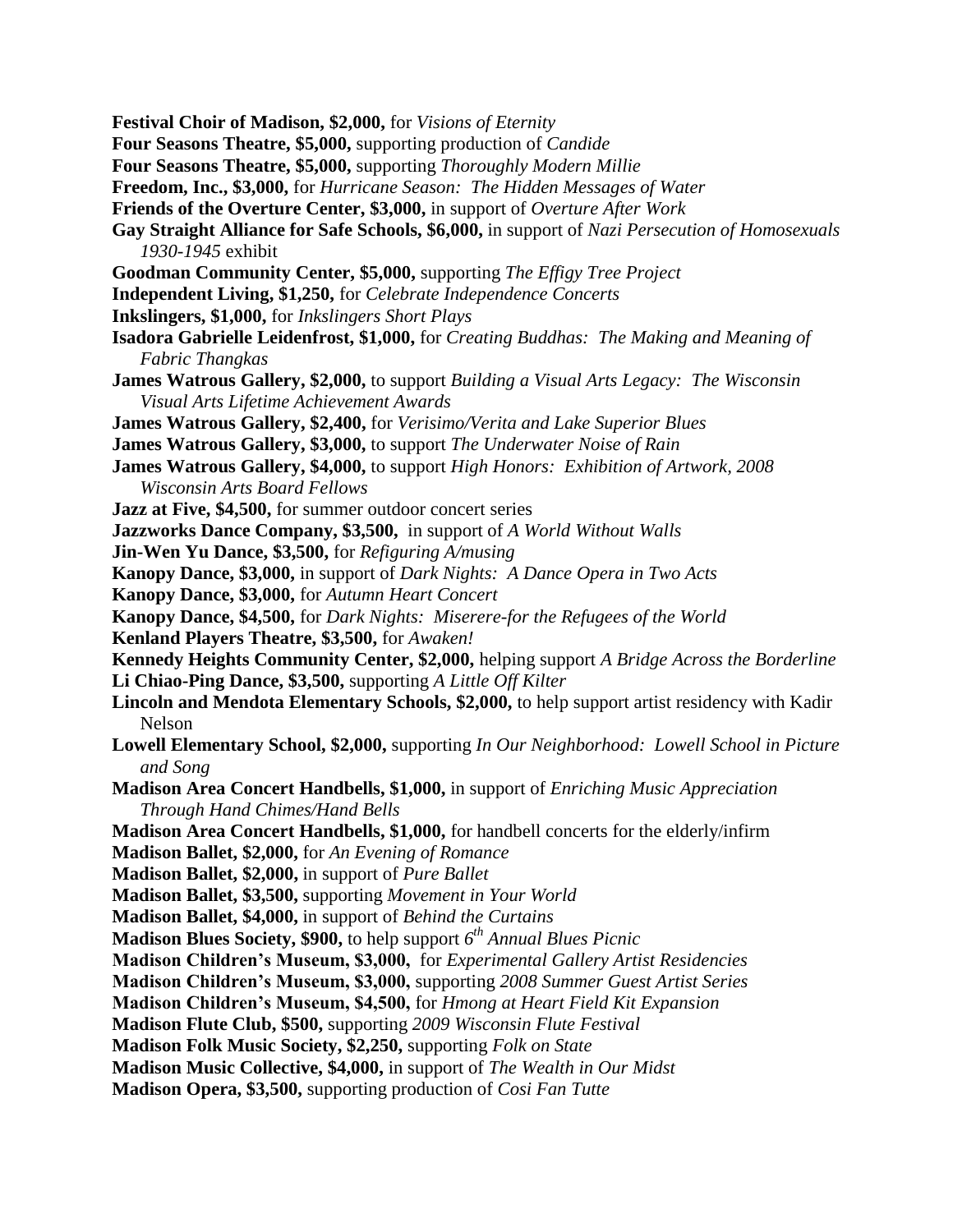- **Madison Opera, \$5,000,** supporting *Madama Butterfly*
- **Madison Opera, \$4,000,** for *Opera in the Park 2008*
- **Madison Repertory Theatre, \$1,500,** helping support *My Fair Lady.*
- **Madison Repertory Theatre, \$3,000,** in support of *Fully Committed*
- **Madison Repertory Theatre, \$3,500,** in support of the *Madison New Play Festival*
- **Madison Repertory Theatre, \$4,000,** for presentation of *The Greeks*
- **Madison Repertory Theatre, \$4,000,** supporting *Bus Stop*
- **Madison Repertory Theatre, \$4,000,** to present *True West*
- **Madison Savoyards, \$2,500,** for production of *The Mikado*
- **Madison Symphony Orchestra, \$2,000,** for *Heartstrings*
- **Madison Symphony Orchestra, \$3,000,** in support of *Concerts featuring violinist Sarah Chang and Estonian conductor Anu Tali*
- **Madison Symphony Orchestra, \$3,000,** in support of *Concerts with cellist Alban Gerhardt*
- **Madison Symphony Orchestra, \$3,500,** for *Fall Youth Concerts*
- **Madison Symphony Orchestra, \$3,500,** supporting *Concerts with Daniel Hege and Henning Kraggerud*
- **Madison Symphony Orchestra, \$4,000,** supporting *Up Close & Musical*
- **Madison Symphony Orchestra, \$5,000,** for *Spring Young People's Concert*
- **Madison Youth Choirs, \$3,000,** in support of *The American Experience*
- **Madison Youth Choirs, \$4,000,** for *Songs for a Small Planet*
- **Madison Youth Choirs, \$1,000,** in support of *School Outreach Tour*
- **Midvale Elementary School, \$3,900,** supporting *Gates of Midvale Gardens*
- **MMoCA, \$2,250,** for *Art Cart and Art Cart EXTRA!*
- **MMoCA, \$2,500,** for *Young at Art*
- **MMoCA, \$2,500,** in support of *MMoCAKids School Tour Program*
- **MMoCA, \$2,500,** supporting the exhibition *Barbara Probst: Exposures*
- **MMoCA, \$3,000,** supporting the exhibition *Something Wicked This Way Comes*
- **MMoCA, \$4,000,** supporting *TL Solien: Myths and Monsters*
- **MMoCA, \$6,000,** to help support *George Segal: Street Scenes*
- **Monona PTO and Winnequah Elementary School, \$5,000,** for *Winnequah Elementary School Tile Mural*
- **Monona Terrace Community and Convention Center, \$2,000,** in support of *Wright Lecture Series Spring 2009*
- **Mount Horeb Area Arts Association, \$1,500,** in support of *Spring Art Tour*
- **North/Eastside Senior Coalition, \$2,000,** in support of *Summer Concert Series*
- **Open Arts Studios, \$4,500,** for *Open Arts Studios 2008*
- **Opera for the Young, \$2,610,** to help support *The Magic Flute*
- **Opera for the Young, \$4,200,** for multiple performances of *The Elixir of Love*
- **Opera for the Young, \$725,** supporting performances of *The Magic Flute*
- **Oregon Straw Hat Players, \$2,800,** in support of *Finian's Rainbow*
- **Overture Center for the Arts, \$1,500,** for *The Healing and Art of Magic*
- **Overture Center for the Arts, \$4,500,** supporting *2009 International Festival*
- **Overture Center for the Arts, \$5,000,** supporting *Luna Negra Dance Theater Residency*
- **PlayTime Productions, \$2,500,** supporting *The Snow Queen*
- **PlayTime Productions, \$3,000,** for *Snow White*
- **Pritika Chowdry, \$1,000,** supporting *Partition Memorial Project*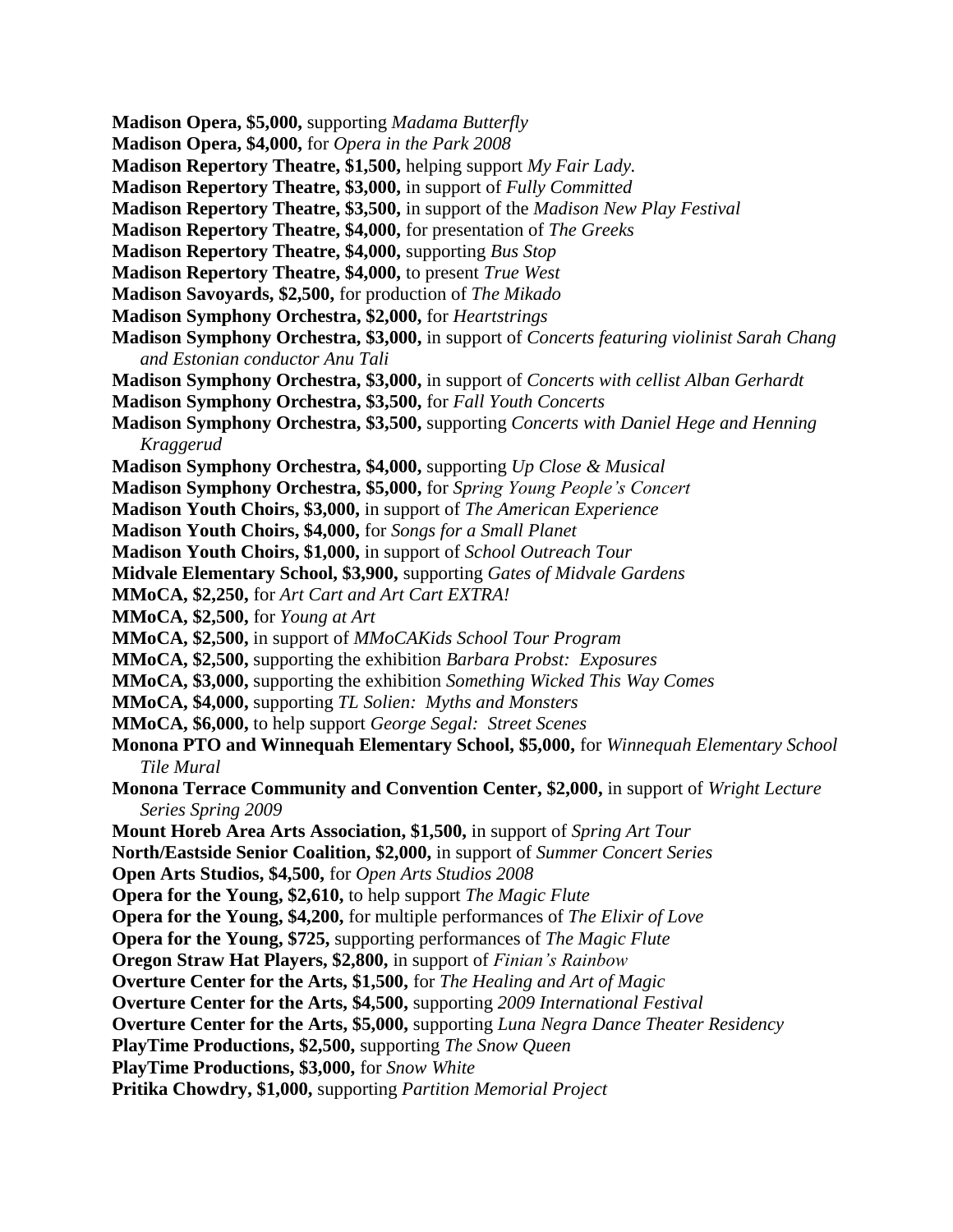**Roots of Brazil Madison, \$2,000,** helping present *Roots of Brazil Batizado*

- **Sarah White, \$1,000,** for *Reminiscence Writing Program*
- **Sauk Trails Elementary School, \$4,500,** for *Exploring our Future Through Our Past—Stained Glass*
- **Schenk Elementary School, \$3,500,** for *Our School, Our World: Schenk Clay Stomp*
- **Sharon Kilfoy, \$2,000,** in support of *The History of Willy Street in the 70s---Changing the World Through Art*
- **Simpson Street Free Press, \$3,500,** supporting *Student Art/Art in Schools: Where in Dane County is Simpson Street Free Press?*
- **Southern Wisconsin Bluegrass Music Association, \$4,250,** supporting the *Gander Dancer Festival*
- **Stoughton Area School District Library Media Program, \$5,000,** in support of *Diversity in Wisconsin-A Book Festival*

**Sun Prairie School District, \$5,000,** for *Commission POSSIBLE---The Patrick Marsh Project* **TAPIT/new works, \$4,000,** for *Mangia Mangia*

- **Token Creek Chamber Music Festival, \$4,000,** supporting chamber music concert series
- **University Theatre, \$1,800,** for *2008 Wisconsin Wrights New Play Project*
- **Village of Mazomanie, \$2,000,** for *Mazopalooza! Improvisational Dance*
- **VSA arts of Wisconsin, \$1,600,** helping support *Visual Expressions: Call for Art Exhibit*
- **Walbridge School, \$1,000,** helping support *Community Arts in Education Project*
- **Wisconsin Chamber Orchestra, \$3,000,** supporting a side-by-side concert with WYSO
- **Wisconsin Chamber Orchestra, \$3,000,** supporting *Masterworks with Cellist Amit Pele*
- **Wisconsin Chamber Orchestra, \$3,500,** supporting *Masterworks with violinist Kyoko Takezawa*
- **Wisconsin Chamber Orchestra, \$4,000,** for *Along the Mississippi*
- **Wisconsin Chamber Orchestra, \$5,000,** in support of *Sound the Trumpet-Concerts on the Square 25!*
- **Wisconsin Historical Foundation, \$5,000,** helping support *Odd Wisconsin*
- **Wisconsin Humanities Council, \$5,000,** supporting the *2008 Wisconsin Book Festival*
- **Wisconsin Union Theater, \$2,000,** supporting the *Isthmus Jazz Festival*
- **Wisconsin Union Theater, \$3,000,** supporting *Spring 2009 Concert Series*
- **Wisconsin Union Theater, \$5,000,** supporting *Madison World Music Festival*
- **Wisconsin Veterans Museum Foundation, \$3,500,** for *Talking Spirits X: Forest Hill Cemetery Tour*
- **Wisconsin Youth Company, \$4,500,** in support of 10<sup>th</sup> annual *Celebrating Youth!*
- **Wisconsin Youth Symphony Orchestras, \$1,500,** for *Steenbock Fall Concerts*

**Wisconsin Youth Symphony Orchestras, \$3,000,** in support of *Music Education: A Community Opus*

#### **2008 CAPITAL GRANTS**

With funds provided by the Overture Foundation, the Cultural Affairs Commission awarded \$39,579 to twelve small cultural organizations for capital purchases and building improvements.

**American Legion Post 59, \$4,045,** historical war memorabilia and purple heart display cases **Four Seasons Theatre, \$4,000,** wireless microphones and related sound equipment